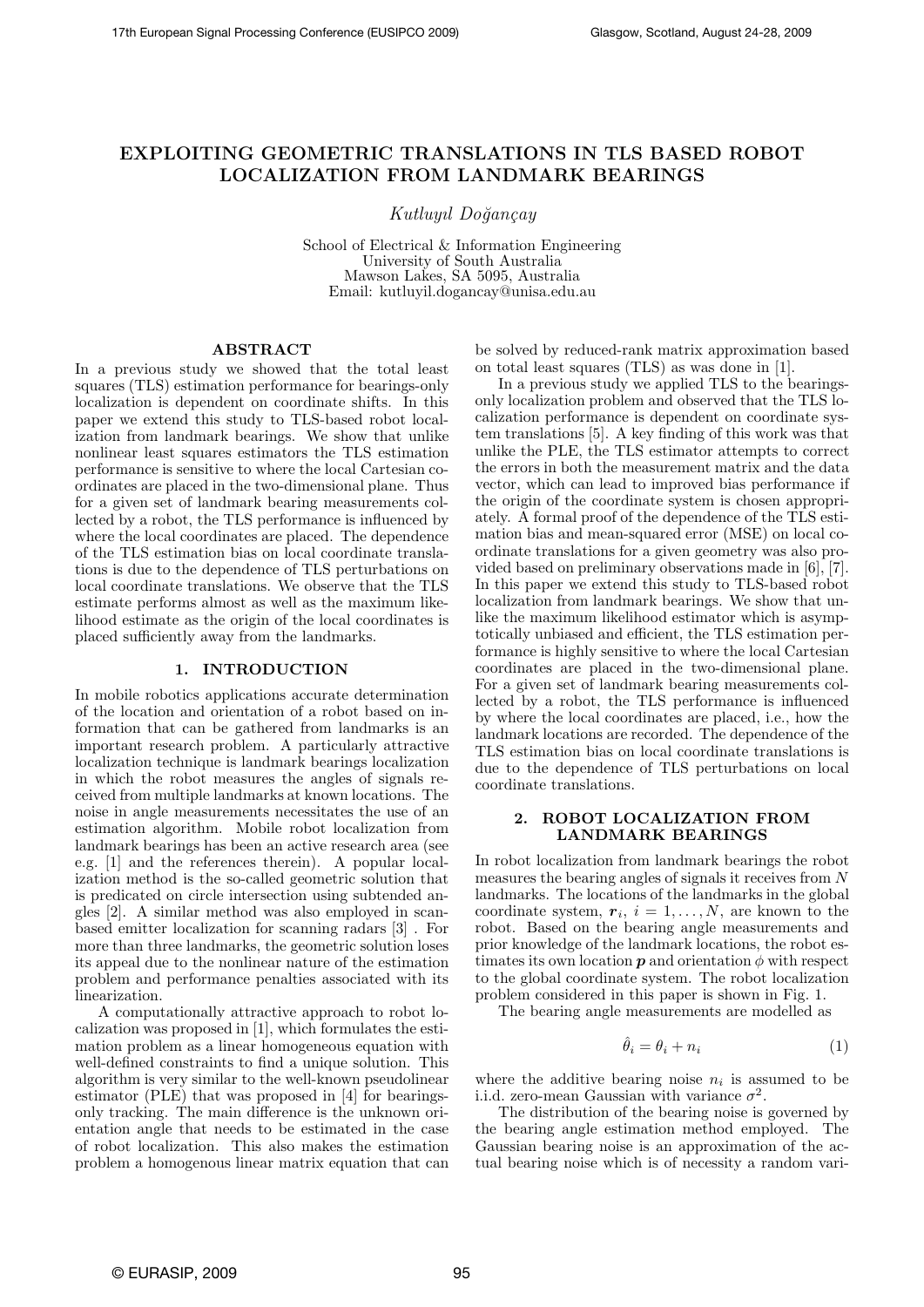

Figure 1: Robot localization from landmark bearings. The angle  $\phi$  is the orientation of robot with respect to global coordinates.

able with finite support unlike a Gaussian random variable [5]. The finite support requirement can be approximated by a sufficiently small noise variance.

### **3. OVERVIEW OF LOCALIZATION ESTIMATES**

### **3.1 Maximum Likelihood Estimate**

Under the Gaussian noise assumption it can be shown that the maximum likelihood estimate (MLE) for the robot location and orientation is simply given by the solution of the nonlinear least-squares problem:

$$
\begin{bmatrix} \hat{\mathbf{p}}_{ML} \\ \hat{\phi}_{ML} \end{bmatrix} = \underset{\mathbf{p}, \phi}{\arg \min} J_{ML}(\mathbf{p}, \phi) \tag{2}
$$

where  $J_{ML}(\boldsymbol{p}, \phi)$  is the so-called maximum likelihood cost function:

$$
J_{ML}(\boldsymbol{p}, \phi) = \sum_{i=1}^{N} (\hat{\theta}_i + \phi - \angle(\boldsymbol{r}_i - \boldsymbol{p}))^2.
$$
 (3)

Here  $\angle x$  denotes the bearing angle of the twodimensional vector  $x$ . In general the MLE does not have a closed-form solution. Grid search or numerical iterative minimization techniques such as the Gauss-Newton, Newton-Raphson or the Nelder-Mead simplex method can be employed to find the MLE. However a common problem with these search techniques is susceptibility to divergence and high computational complexity. A good initial guess is often a must in order to avoid divergence and instability.

# **3.2 TLS Estimate**

For the bearing line emanating from landmark i we can write

$$
\tan(\theta_i + \phi) = \frac{\sin(\theta_i + \phi)}{\cos(\theta_i + \phi_i)}
$$
  
= 
$$
\frac{r_{iy} - p_y}{r_{ix} - p_x}
$$
 (4)

where  $r_i = [r_{ix}, r_{iy}]^T$  and  $p = [p_x, p_y]^T$ . Rearranging the above equation we have

$$
[\sin(\theta_i + \phi), -\cos(\theta_i + \phi)]\mathbf{p} = [\sin(\theta_i + \phi), -\cos(\theta_i + \phi)]\mathbf{r}_i.
$$
\n(5)

Define the clockwise rotation matrix

$$
\boldsymbol{R}_{\phi} = \begin{bmatrix} \cos \phi & \sin \phi \\ -\sin \phi & \cos \phi \end{bmatrix}
$$
 (6)

and

$$
\nu_i = \begin{bmatrix} \sin \theta_i \\ -\cos \theta_i \end{bmatrix} . \tag{7}
$$

Using  $\mathbf{R}_{\phi}$  and  $\mathbf{\nu}_i$ , (5) can be rewritten as

$$
\nu_i^T \mathbf{R}_{\phi} \mathbf{p} = \nu_i^T \mathbf{R}_{\phi} \mathbf{r}_i
$$
  
= 
$$
[\nu_i^T \mathbf{r}_i, \gamma_i^T \mathbf{r}_i] \begin{bmatrix} \cos \phi \\ \sin \phi \end{bmatrix}
$$
 (8)

where

$$
\gamma_i = \begin{bmatrix} \cos \theta_i \\ \sin \theta_i \end{bmatrix} . \tag{9}
$$

Collecting all the unknowns in one vector we get

$$
[\boldsymbol{\nu}_i^T, \boldsymbol{\nu}_i^T \boldsymbol{r}_i, \boldsymbol{\gamma}_i^T \boldsymbol{r}_i] \underbrace{\begin{bmatrix} \boldsymbol{p}_{\phi} \\ \cos \phi \\ \sin \phi \end{bmatrix}}_{\boldsymbol{w}} = 0 \tag{10}
$$

where  $p_{\phi} = -R_{\phi}p$ . Stacking the above equation for  $i =$  $1,\ldots,N$  we obtain the following homogeneous matrix equation

$$
\begin{bmatrix} \nu_1^T & \nu_1^T r_1 & \gamma_1^T r_1 \\ \nu_2^T & \nu_2^T r_2 & \gamma_2^T r_2 \\ \vdots & \vdots & \vdots \\ \nu_N^T & \nu_N^T r_N & \gamma_N^T r_N \end{bmatrix} w = 0.
$$
 (11)

Replacing the true bearing angles with their noisy measurements, we obtain

$$
\begin{bmatrix}\n\hat{\nu}_1^T & \hat{\nu}_1^T r_1 & \hat{\gamma}_1^T r_1 \\
\hat{\nu}_2^T & \hat{\nu}_2^T r_2 & \hat{\gamma}_2^T r_2 \\
\vdots & \vdots & \vdots \\
\hat{\nu}_N^T & \hat{\nu}_N^T r_N & \hat{\gamma}_N^T r_N\n\end{bmatrix}\n\boldsymbol{w} \approx \boldsymbol{0}
$$
\n(12)

where  $\hat{\nu}_i = [\sin \hat{\theta}_i, -\cos \hat{\theta}_i]^T$  and  $\hat{\gamma}_i = [\cos \hat{\theta}_i, \sin \hat{\theta}_i]^T$ . The total least-squares (TLS) estimate of *w* is defined by

$$
\min \|\Delta\|_F^2 \tag{13a}
$$

such that

$$
(A + \Delta)\hat{w} = 0
$$
 and  $\|\hat{w}(3 : 4)\|^2 = 1$  (13b)

where  $\|\cdot\|_F$  denotes the Frobenius matrix norm. The TLS estimate is easily obtained by using the singular value decomposition (SVD) of *A*:

$$
A = U\Sigma V^T
$$
  
= 
$$
\sum_{i=1}^{4} \sigma_i \mathbf{u}_i \mathbf{v}_i^T
$$
 (14)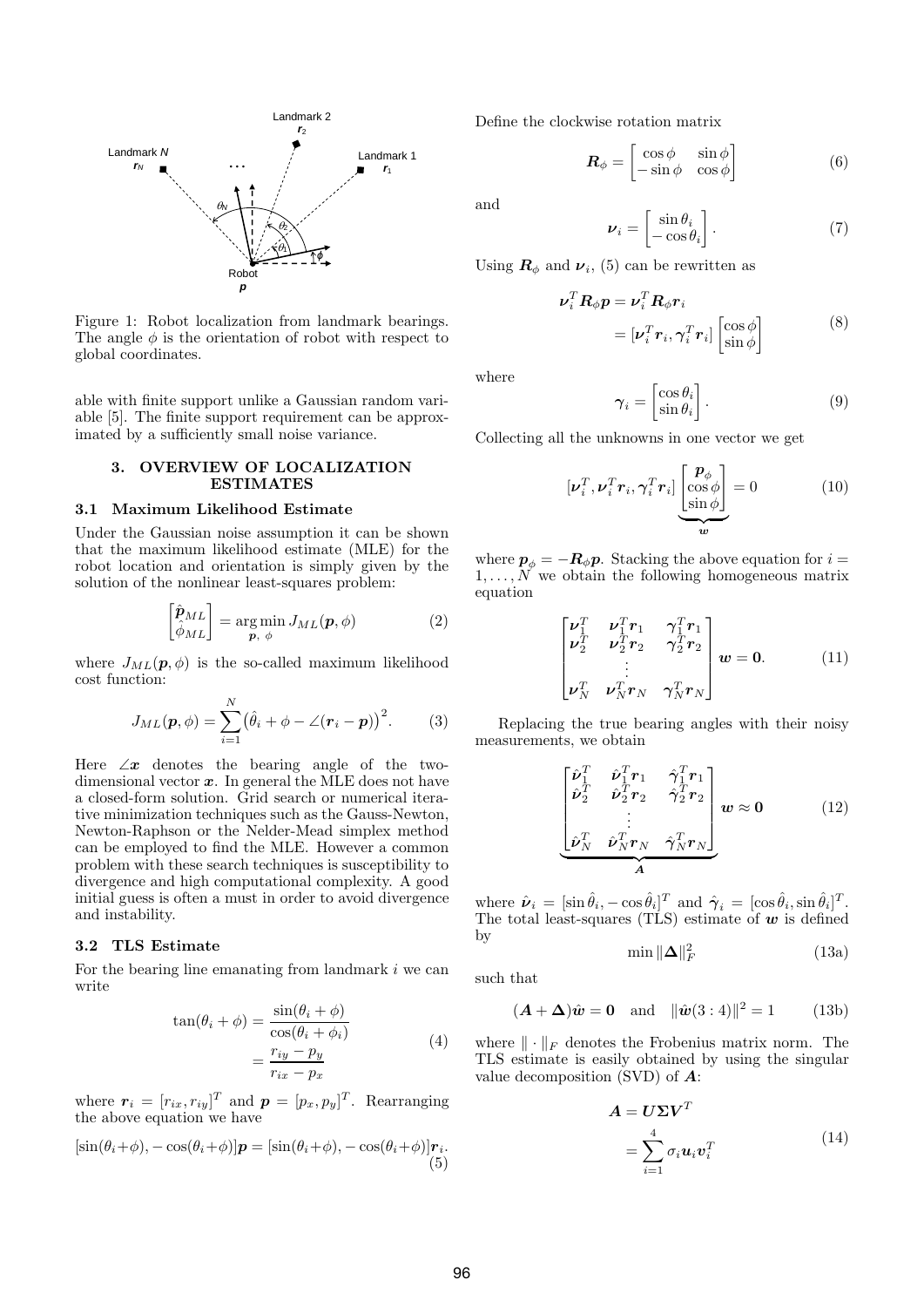where  $\sigma_1 \geq \sigma_2 \geq \sigma_3 \geq \sigma_4$  are the ordered singular values, and  $U$  and  $V$  are unitary matrices. For noisy bearings we have  $\sigma_4 > 0$ , i.e., **A** is full-rank. A reduced rank estimate of *A* with minimum Frobenius-norm perturbation  $\Delta$  is obtained from [8]

$$
\mathbf{A} + \mathbf{\Delta} = \sum_{i=1}^{3} \sigma_i \mathbf{u}_i \mathbf{v}_i^T
$$
 (15)

where

$$
\mathbf{\Delta} = -\sigma_4 \mathbf{u}_4 \mathbf{v}_4^T. \tag{16}
$$

Since  $V$  is a unitary matrix, the TLS estimate  $\hat{w}$  is given by

$$
\hat{\bm{w}} = \frac{\bm{v}_4}{\|\bm{v}_4(3:4)\|} \tag{17}
$$

which also implements the norm constraint in (13b). The TLS estimates for robot orientation and location are

$$
\hat{\phi} = \angle \hat{\mathbf{w}}(3:4) \tag{18a}
$$

$$
\hat{\mathbf{p}} = -\mathbf{R}_{\hat{\phi}}^T \hat{\mathbf{w}} (1:2). \tag{18b}
$$

The TLS estimate has no sign ambiguity since any sign change in  $\hat{w}$  is undone by sing reversal in the rotation matrix.

# **4. EFFECT OF COORDINATE TRANSLATIONS**

All entries of *A* contain noise originating from noisy landmark bearing measurements. The noise in the last two columns of *A* is scaled by the landmark locations whereas the noise in the first two columns of *A* are independent of  $r_i$  as long as bearings remain the same. As the norm of landmark locations increases, the noise in the last two columns also increases, affecting the TLS estimate. This observation motivates us to study the effect of geometric shifts on the TLS estimate.

We are free to choose any reasonable location in the plane as the origin of the global coordinate system. We will use geometric translations to move the coordinate origin. Shifting the coordinate system by a 2-D vector  $\boldsymbol{\psi} = [\psi_x, \psi_y]^T$  results in robot and landmark locations to be shifted:

$$
\begin{aligned} \mathbf{p}_{\psi} &= \mathbf{p} + \mathbf{\psi} \\ \mathbf{r}_{\psi,i} &= \mathbf{r}_i + \mathbf{\psi}. \end{aligned} \tag{19}
$$

Coordinate shifts do not affect landmark bearings. After a shift by  $\psi$ , (12) becomes

$$
\begin{bmatrix}\n\hat{\nu}_1^T & \hat{\nu}_1^T \boldsymbol{r}_{\psi,1} & \hat{\gamma}_1^T \boldsymbol{r}_{\psi,1} \\
\hat{\nu}_2^T & \hat{\nu}_2^T \boldsymbol{r}_{\psi,2} & \hat{\gamma}_2^T \boldsymbol{r}_{\psi,2} \\
\vdots & \vdots & \vdots \\
\hat{\nu}_N^T & \hat{\nu}_N^T \boldsymbol{r}_{\psi,N} & \hat{\gamma}_N^T \boldsymbol{r}_{\psi,N}\n\end{bmatrix} \boldsymbol{w}_{\psi} \approx \boldsymbol{0}.
$$
\n(20)

It is obvious that *ψ* only changes the noise in the last two columns of *A*. Define the TLS error as

$$
\boldsymbol{e}_{\psi} = \hat{\boldsymbol{p}}_{\psi} - \boldsymbol{p}_{\psi} \tag{21}
$$

where  $\hat{\mathbf{p}}_{\psi}$  is the TLS estimate of robot location after a geometric shift by  $\psi$ . Since for different  $\psi$  we have different noise in  $A_{\psi}$ , we argue that the TLS estimation error will change with  $\psi$  for a given set of bearing measurements.

To illustrate the dependence of the TLS error on coordinate shifts, consider the robot localization scenario shown in Fig. 2(a) with  $N = 5$ ,  $\phi = 30^{\circ}$  and  $\sigma = 2^{\circ}$ . For one realization of noisy bearing measurements, Fig. 2(b) shows the norm of the TLS error  $||e_{\psi}||$  as a function of coordinate shifts  $\psi$ . It is clearly seen that  $e_{\psi}$  changes with  $\psi$ . The MLE error norm is 3.92 regardless of coordinate shifts.



Figure 2: (a) Original robot localization geometry with  $\psi = [0, 0]^T$ , and (b) TLS estimation error norm as a function of geometric shifts. The TLS error is clearly dependent on coordinate shifts.

### **5. IMPROVED TLS ESTIMATE UTILIZING COORDINATE SHIFTS**

The dependence of TLS error on coordinate shifts can be viewed as an opportunity for improving TLS localization performance. The objective is to find a coordinate shift or the location of the coordinate system origin that minimizes the bias and MSE of the resulting TLS estimate.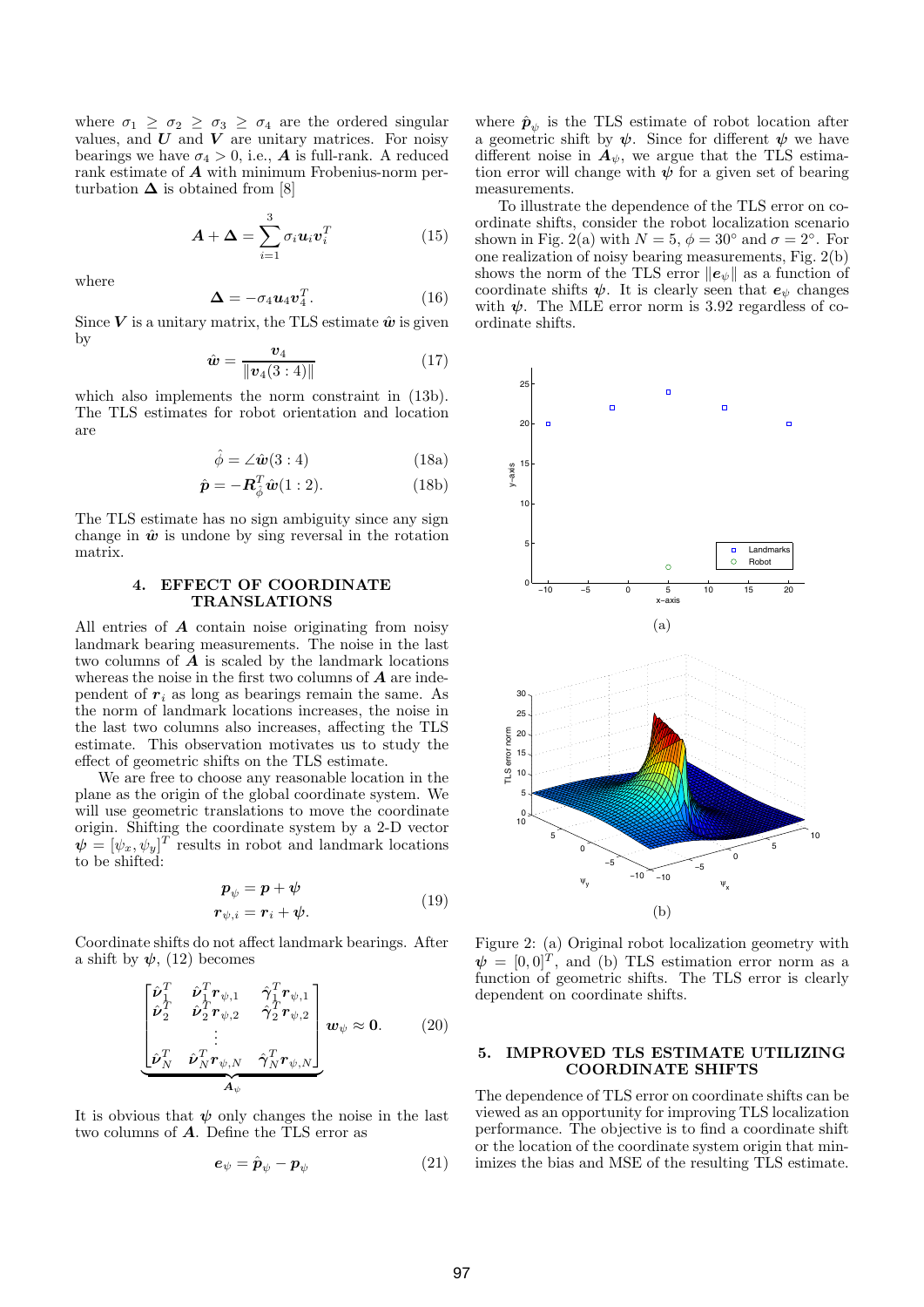Unfortunately the lack of a closed-form expression for the TLS bias and MSE makes it rather challenging to find such optimal coordinate shift. Formally we have the following optimization problem to solve:

$$
\min_{\boldsymbol{\psi}} E\{\|\hat{\boldsymbol{p}}_{\psi} - \boldsymbol{p}_{\psi}\|^2\} \tag{22}
$$

where  $E\{\|\hat{\boldsymbol{p}}_{\psi}-\boldsymbol{p}_{\psi}\|^2\}$  is the MSE of the TLS estimate. Likewise one can also employ bias minimization as an optimization criterion:

$$
\min_{\boldsymbol{\psi}} \| E\{\hat{\boldsymbol{p}}_{\psi} - \boldsymbol{p}_{\psi}\} \| \tag{23}
$$

where  $||E{\hat{\boldsymbol{p}}_{\psi} - \boldsymbol{p}_{\psi}}||$  is the TLS bias norm.



Figure 3: TLS MSE and bias norm as a function of  $\psi$ . The bias norm is minimized at  $\psi = [-5.5, -12.5]^T$ .

In Fig. 3 the TLS MSE and bias norm are plotted as a function of  $\psi$  for the robot localization scenario shown in Fig.  $2(a)$ . The MSE and bias were estimated using 2000 Monte Carlo runs. The bias norm is minimized at  $\psi = [-5.5, -12.5]^T$ . The MSE appears to be relatively flat outside the region around  $\psi = -[5, 2]^T$ .

The centre of gravity of landmark locations is a good choice for the coordinate origin in general as this tends to reduce the noise effects on *A* as a result of decreasing

the norm of landmark location vectors. In this case the geometric shift vector is simply given by

$$
\psi = -\bar{r} = -\frac{1}{N} \sum_{i=1}^{N} r_i.
$$
 (24)

Table 1 summarizes the bias and MSE of performance of the TLS and MLE for the robot localization problem in Fig.  $2(a)$  before and after shifting the geometry by  $\psi = -\bar{r}$ . The bias and MSE were estimated using 5000 Monte Carlo runs. The TLS estimate achieves a significant performance improvement after the geometric shift by  $\psi = -\bar{r}$ , attaining bias and MSE levels comparable to the MLE. The adoption of (24) as a desirable geometric shift was based on the belief that making  $\|\mathbf{r}_{\psi,i}\|$  small would be advantageous in terms of noise minimization in the matrix  $\mathbf{A}_{\psi}$ . Following the same line of reasoning the use of excessively large  $\|\psi\|$  would be discouraged. However it turns out that for  $\psi = [50000, 50000]^T$  the bias norm and MSE of the TLS estimate are 0.2833 and 7.5245, respectively. These results compare well both with TLS at  $\psi = -\bar{r}$  and MLE.

Table 1: Bias and MSE comparison

|     | Bias Norm |                   | ÆSE     |                                            |  |  |
|-----|-----------|-------------------|---------|--------------------------------------------|--|--|
|     | Org.      | Shift by          | Org.    | Shift by                                   |  |  |
|     | Geom.     | $\eta = -\bar{r}$ | Geom.   | $\n  v \cdot \overline{v} = -\overline{r}$ |  |  |
| TLS | 2.7687    | 0.2101            | 29.1679 | 7.4466                                     |  |  |
| MLE | 0.2282    | 0.2282            | 7.5711  | 7.5711                                     |  |  |



Figure 4: Robot localization geometry with circular landmark configuration.

Despite its intuitive appeal the geometric shift by  $\psi = -\bar{r}$  does not always yield good estimation performance. This is particularly evident in robot localization scenarios where the robot is surrounded by landmarks. In such configurations the coordinate origin should be placed far away from the center of gravity of landmarks in order to improve the TLS estimation performance. We illustrate this observation with an example. Consider the robot localization geometry shown in Fig. 4. There are  $N = 5$  landmarks uniformly distributed on a